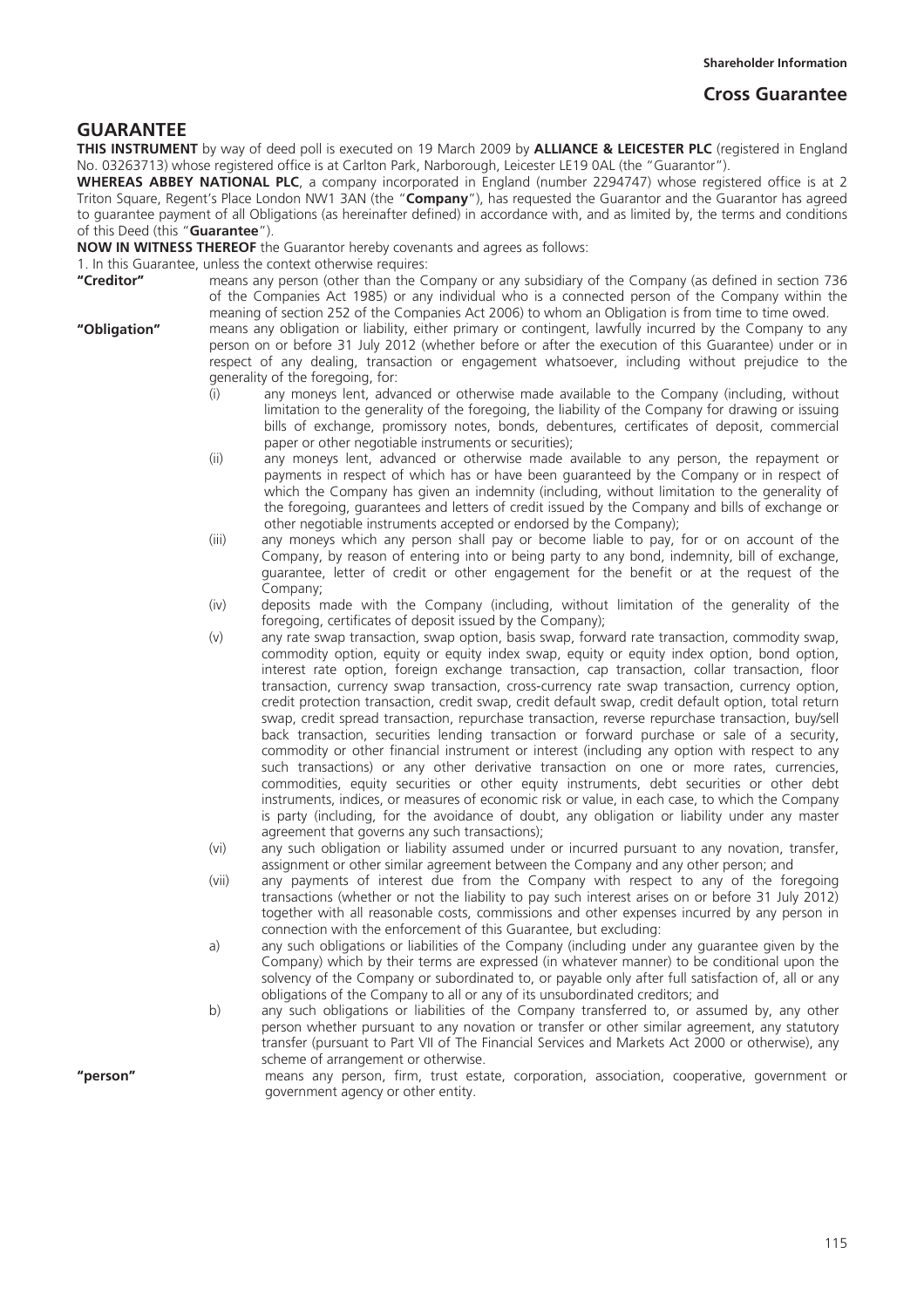## **Cross Guarantee** continued

- 2. (a) The Guarantor hereby unconditionally and irrevocably guarantees, for the benefit of each Creditor, in accordance with the terms and conditions of this Guarantee, the full payment by the Company when due (whether at stated maturity, upon acceleration or otherwise) of each and every Obligation and in the event that the Company shall default in the due and punctual payment of any Obligation, undertakes to pay, or procure the payment of, such Obligations in the currency in which the particular Obligation is denominated in the case of a payment upon written demand being made under this Guarantee by the relevant Creditor.
	- (b) The Guarantor waives any right it may have of first requiring any Creditor to make demand, proceed or enforce any rights or security against the Company or any other person before making a claim against the Guarantor under this Guarantee.
- 3. A Creditor shall only be entitled to take or obtain the benefit of this Guarantee upon the condition that, after receipt by the Guarantor of a written demand from the Creditor, the Guarantor shall be entitled to deal with the Creditor, and the Creditor shall be obliged to deal with the Guarantor with respect to the Obligation due to the Creditor and this Guarantee without the necessity or duty to rely on, act through or otherwise involve or deal with the Company to the intent that the Guarantor and the Creditor shall deal with one another as principals in relation to the same provided that the rights, powers, privileges and remedies of the Creditor under this Guarantee shall not thereby be in any way limited or otherwise affected.
- 4. No delay or omission on the part of the Creditor in exercising any right, power, privilege or remedy (hereinafter together called "**Rights**") in respect of this Guarantee shall impair any such Rights or be construed as a waiver of any thereof nor shall any single or partial exercise of any such Rights preclude any further exercise of any other Rights. The Rights herein provided are cumulative and not exclusive of any rights, powers, privileges or remedies provided by law. Nothing in this Guarantee shall be construed as voiding, negating or restricting any right of set-off or any other right whatsoever existing in favour of a Creditor or arising at common law, by statute or otherwise howsoever.
- 5. This Guarantee is a continuing guarantee and shall not be satisfied, discharged or affected by any intermediate payment or settlement of account.
- 6. The Guarantor will not exercise any rights of subrogation or any other rights or remedy (including, without limiting the generality of the foregoing, the benefit of any security or right of set-off) which it may acquire due to its payment of any Obligation pursuant to the terms of this Guarantee and will not prove in the liquidation of the Company in competition with any Creditor unless and until all Obligations in respect of the relevant Creditor hereby guaranteed have been satisfied in full by the Guarantor or the Company. In the event that the Guarantor shall receive any payment on account of such rights while any Obligation remains outstanding, the Guarantor shall pay all amounts so received to the relevant Creditor.
- 7. Payments hereunder shall be made free and clear of any deduction or withholdings other than those required by law and in that event the Guarantor shall pay such additional amount to the relevant Creditor as may be necessary in order that the actual amount received after all such deductions and withholdings shall equal the amount that would have been received if no such deduction or withholding were required provided that the Guarantor shall not be obliged to pay any such additional amount which would not have been payable if the payment which is the subject of the withholding or deduction had been made by the Company. A Creditor shall be entitled to receive payment of any additional amount which would otherwise be due under this paragraph only upon the condition that, if the Guarantor makes a payment of an additional amount in compliance with its obligations under this paragraph and the relevant Creditor determines that it has received or been granted a credit against or relief or payment of any tax paid or payable by it in respect thereof the relevant Creditor shall to the extent that it can do so without prejudice to the retention of the amount of such credit, relief or repayment pay to the Guarantor such amount as shall be attributable to such deduction or withholding provided that nothing contained in this paragraph shall interfere with the right of any Creditor to arrange its tax affairs in whatsoever manner it thinks fit and, in particular, no Creditor shall be under any obligation to claim relief in respect of any such deduction or withholding in priority to any other claims for relief available to it.
- 8. Any demand shall be given in writing addressed to the Guarantor at the registered or principal office of the Guarantor and served by hand or sent by post, marked for the attention of the Company Secretary. A demand so made shall be deemed to have been duly made if left at such address on the day it was so left or, if sent by post, two weekdays after the time when the same was put in the post and in proving delivery it shall be sufficient to prove that the same was properly addressed and put in the post.
- 9. The liability of the Guarantor under this Guarantee shall not be affected by the liquidation, winding-up or other incapacity of the Company. In the event that any payment to a Creditor from the Company in respect of an Obligation is avoided or reduced by virtue of any enactments for the time being in force relating to liquidation or insolvency the Creditor shall be entitled to recover the value or amount thereof from the Guarantor as if such payment by the Company had not been made.